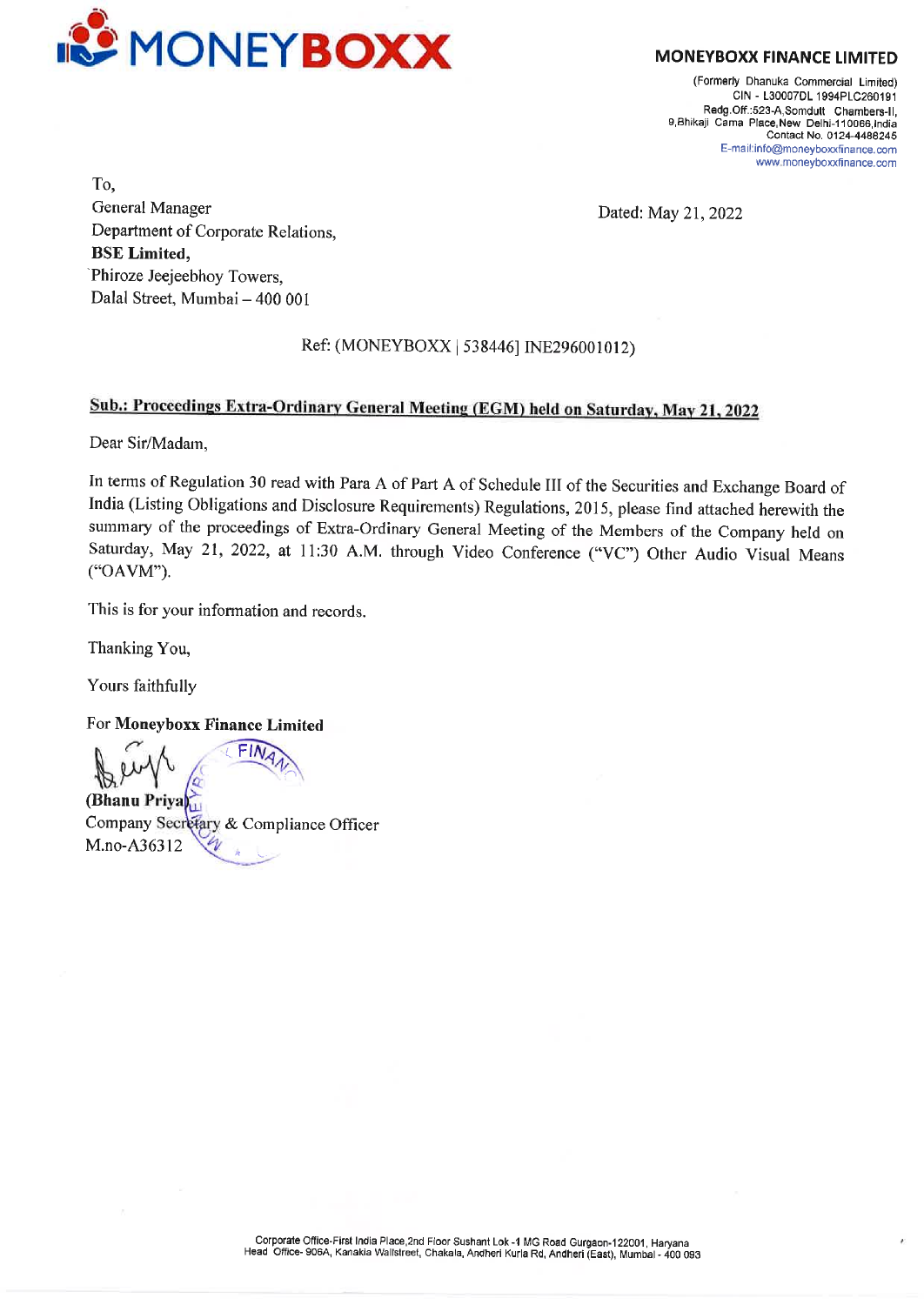# SUMMARY OF THE PROCEEDINGS OF EXTRA ORDINARY GENERAL MEETING OF THE MEMBERS<br>OF MONEYBOXX FINANCE LIMITED HELD ON SATURDAY, MAY 21, 2022 COMMENCED AT 11:30 AM<br>AND CONCLUDED AT 11:48 A.M. THROUGH VIDEO CONFERENCE ("VC")/ OTH MEANS ("OAVM")

The Extra Ordinary General Meeting (EGM) of the Members of Moneyboxx Finance Limited ("the Company") was held<br>on Saturday, May 21, 2022 at 11:30 A.M. (IST) through Video Conference ("VC")/ Other Audio Visual Means ("OAVM")

### Directors in attendance through VC

| Mr. Uma Shankar Paliwal            | Chairman of Board/ Chairman of Audit Committee                        |  |  |
|------------------------------------|-----------------------------------------------------------------------|--|--|
| Ms. Ratna Vishwanathan             | Chairperson of Nomination and Remuneration Committee and Stakeholders |  |  |
| Mr. Mayur Modi<br>Mr. Govind Gupta | Relationship Committee<br>Co-CEO & Whole-time Director<br>Director    |  |  |
| Mr. Deepak Aggarwal                | Co-CEO & Whole-time Director                                          |  |  |
| Mr. Atul Garg                      | Director                                                              |  |  |
| In Attendance:                     |                                                                       |  |  |
| Mr. Deepak Aggarwal                | Chief Financial Officer                                               |  |  |
| Ms. Bhanu Priya                    | Company Secretary and Compliance Officer                              |  |  |
| <b>Other Representatives:</b>      |                                                                       |  |  |
| Mr. Shashank Pashine               | Proprietor M/s Shashank Pashine & Associates                          |  |  |
|                                    |                                                                       |  |  |

### Members Present

22 members attended the meeting through VC.

Company Secretary and Compliance Officer of the Company welcomed the Members of the Company. She informed that<br>notice of the EGM through Video Conferencing("VC") was sent through electronic mode to all Shareholders on Apri

The Company Secretary also informed the members that pursuant to provisions of Articles of Association of the Company, the Chairperson of the Board shall preside as Chairperson at every General Meeting of the Company. Upon

 $^{\prime\text{O}}$